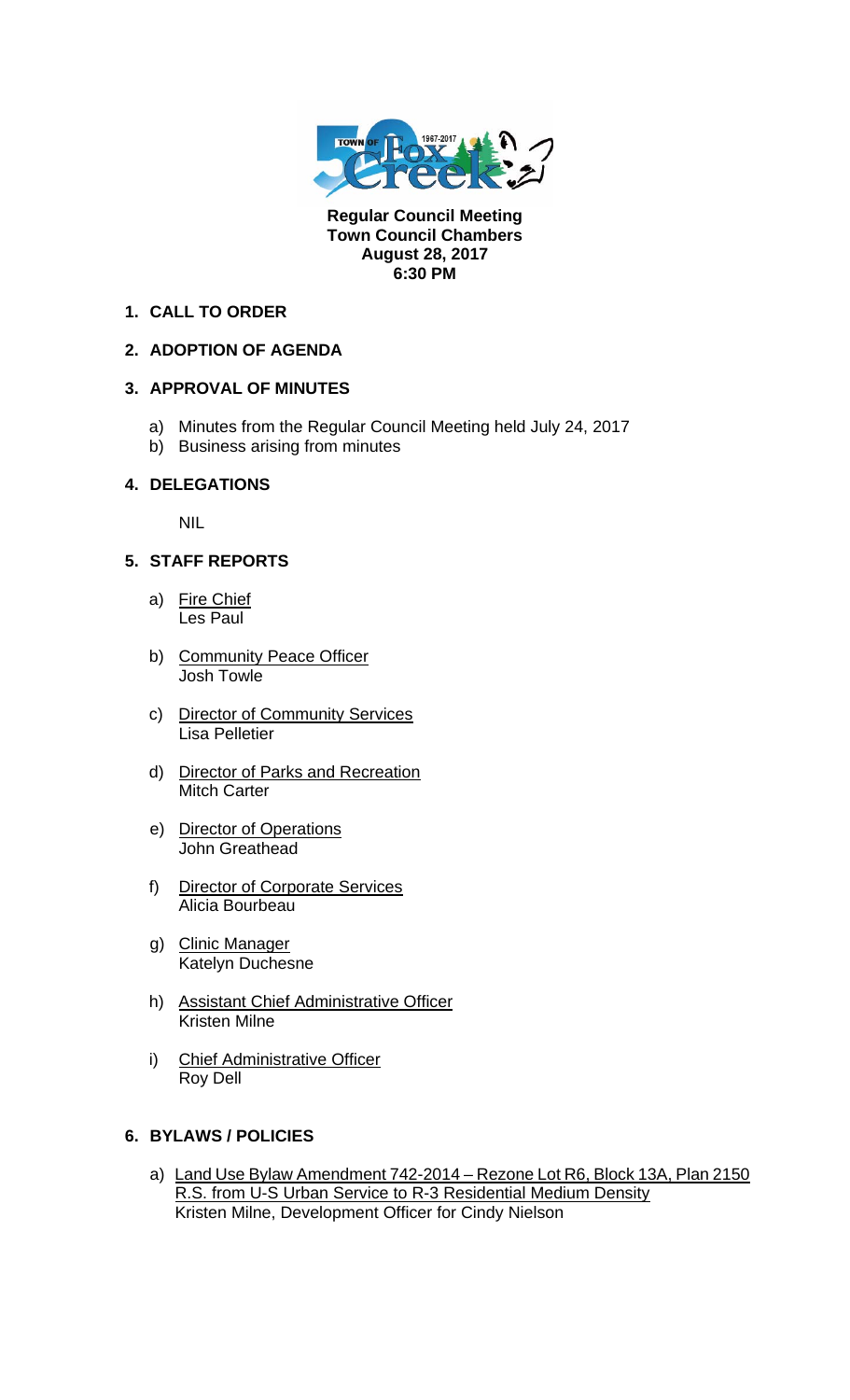# **7. ACCOUNTS PAYABLE**

a) Account Payables – For Period Ending August 23, 2017 Alicia Bourbeau, Director of Corporate Services

#### **8. OLD BUSINESS**

a) Heli-Pad Placement - Request for Decision Roy Dell, Chief Administrative Officer

# **9. NEW BUSINESS**

- a) Recreation Committee Memorandum Mitch Carter, Director of Parks and Recreation
- b) Sale of Asphalt Millings Request for Decision John Greathead, Director of Operations
- c) Purchase of Gravel Truck / Snow Plow Request for Decision John Greathead, Director of Operations
- d) Additional Funding for the 50<sup>th</sup> Anniversary Kristen Milne, Assistant Chief Administrative Officer
- e) Transportation Routing and Vehicle Information System Request for Decision Joshua Towle, Peace Officer

# **10. COUNCIL'S REPORTS**

# **11. REPORTS AND CORRESPONDENCE FOR INFORMATION**

- a) Council Calendar Report for Information
- b) Alberta Government Annual Apartment Vacancy and Rental Cost Survey 2016 – Correspondence for Information
- c) Central Region MPB 2016-17 Action Plan Summary Report Correspondence for Information
- d) ATCO Gas and Pipelines Ltd. Franchise Agreement Clause 4(a) Correspondence for Information
- e) Letter from Deputy Premier Sarah Hoffman Correspondence for Information
- f) Alberta Advanced Education, Community Adult Learning Program Grant Application Approval – Correspondence for Information
- g) Alberta Advanced Education, Community Adult Learning Program Grant Funding release –Correspondence for Information
- h) Phillip J. Currie, A Night for the Museum Correspondence for Information
- i) Fox Creek Motorsport Association, Request for Donation Correspondences for Information

#### **12. MOTION REVIEW**

a) Review of 2017 Council Motions Roy Dell, Chief Administrative Officer

#### **13. COUNCIL HIGHLIGHTS**

# **14. IN CAMERA**

a) Land Roy Dell, Chief Administrative Officer